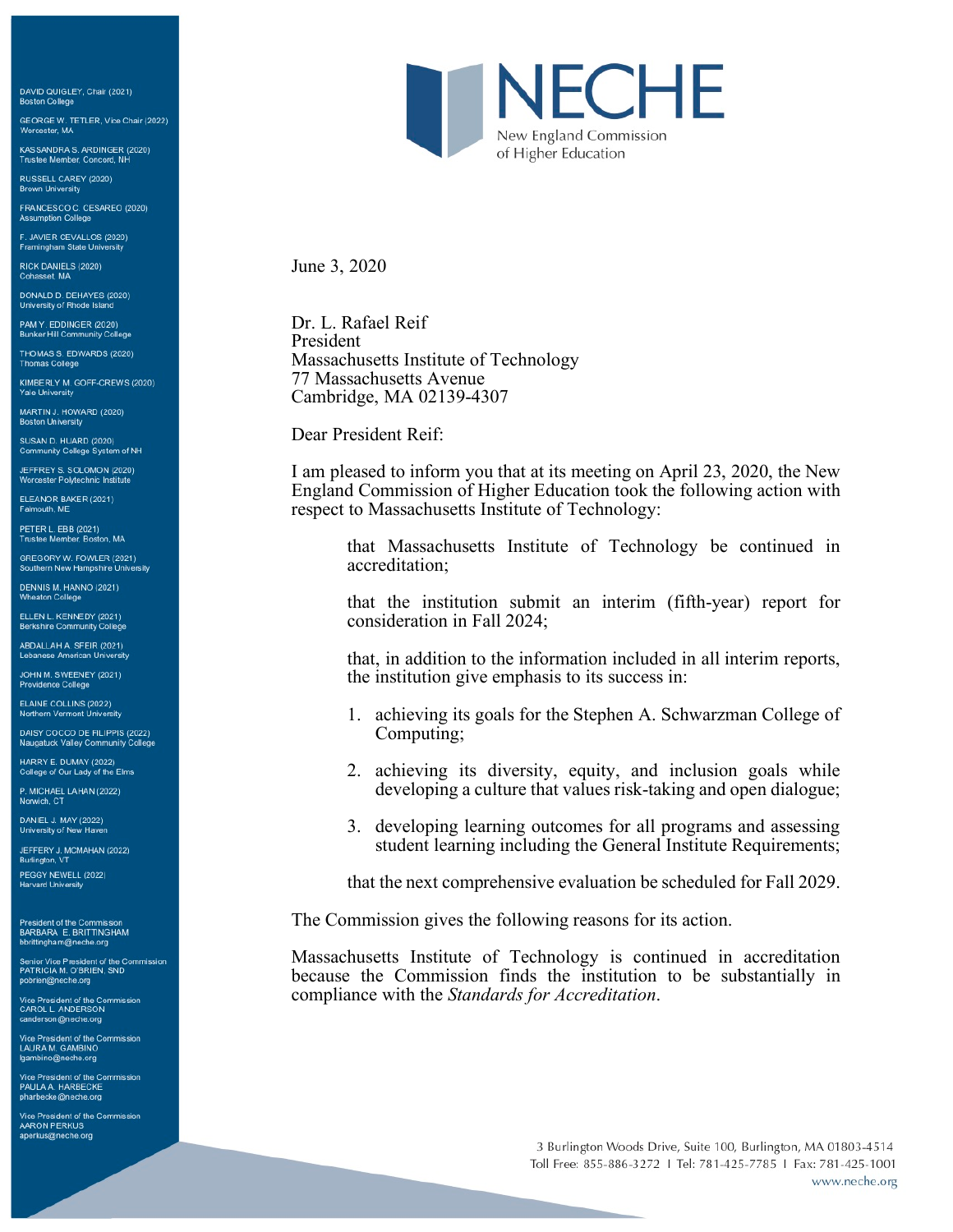Dr. L. Rafael Reif June 3, 2020 Page 2

Along with the visiting team, the Commission commends Massachusetts Institute of Technology (MIT) for its remarkable achievements as an institution and its continued commitment to education, research, and the sharing of knowledge. We appreciate MIT's introspection, openness, and transparency regarding its strengths and challenges. Particularly noteworthy is the and transparency regarding its strengths and challenges. establishment of the Stephen A. Schwarzman College of Computing, which will "reorient MIT to bring the power of computing and AI to all fields of study." MIT's educational model has "evolved considerably" and is "more interdisciplinary, more experiential, more digital, more computational, and more flexible." The Commission notes with favor that the Institute "aspires to solve complex problems" at both the global and local levels. Initiatives such as the Inclusive Innovation Challenge, the D-Lab, and MindHandHeart align with MIT's mission to apply technology "in service to society." We are gratified to learn from the report of the visiting team that financial resources are being invested in facilities to support both the educational and research missions of the Institute. In 2016, MIT launched its capital campaign, MIT Campaign for a Better World; by the end of 2018, the Institute raised \$4.96 billion of its \$6 billion goal. We take favorable note of the Institute's six-year graduation rate of 94%, a 3% increase since 2015. We are also pleased to learn that the number of students graduating with debt decreased from 49% in 2008 to 28% in 2018 and that median debt declined from \$15,188 to \$14,840 over that same period. It is clear that with the strong leadership of President Reif, an effective senior leadership team, and a committed faculty and staff, MIT will continue to "develop in each member of the MIT community the ability and passion to work wisely, creatively, and effectively for the betterment of humankind."

Commission policy requires an interim (fifth-year) report of all institutions on a decennial evaluation cycle. Its purpose is to provide the Commission an opportunity to appraise the institution's current status in keeping with the Policy on Periodic Review. In addition to the information included in all interim reports the Institute is asked, in Fall 2024, to report on three matters related to our standards on *Planning and Evaluation; Students; Teaching, Learning, and Scholarship; Integrity, Transparency, and Public Disclosure;* and *Educational Effectiveness.*

As noted above, the Commission is pleased to learn of the establishment of the Stephen A. Schwarzman College of Computing. We concur with the visiting team that creating a College that serves as a connector across the Institute's five schools is a "bold move." Particularly noteworthy is the \$1.0 billion founding commitment from MIT to support the College of Computing, including a dedicated new building, a new dean, and a "near doubling of MIT's academic capability in computing." The Commission is gratified to learn that MIT expects to add 50 faculty positions, with half of those located fully in the new College and half having dual appointments with another MIT school. We look forward to learning, through the interim report, of MIT's success in "implementing the results of its planning"  $(2.5)$  for the College of Computing.

The Commission concurs with the visiting team that "MIT strives to have a deeply participatory culture of community engagement" that values risk-taking and open dialogue. We note with approval MIT's efforts to support "community, equity, inclusion, and diversity" across the Institute, including the addition of two new administrative positions: the Institute community and equity officer (ICEO), who oversees several faculty diversity programs, and an associate provost, who helps departments "create a more inclusive and diverse academic community." The Office of Admissions "emphasizes increasing the socioeconomic diversity of the undergraduate student body," and we appreciate learning that at the graduate level, the number of underrepresented minority students increased from 139 in 2008 to 222 in 2018. The Institute has also realized some progress with respect to faculty diversity: the percentage of female faculty increased from 20% in 2009 to 23% in 2018; underrepresented minority faculty increased from 6% to 8% during that same period. The Commission is gratified to learn that nine "community-focused" reports yielded 177 recommendations for improvements including enhancing policies, expanding training, and publishing diversity and climate dashboards, and we appreciate that while the Institute has acted on many of these recommendations it believes "important work remains." As guided by our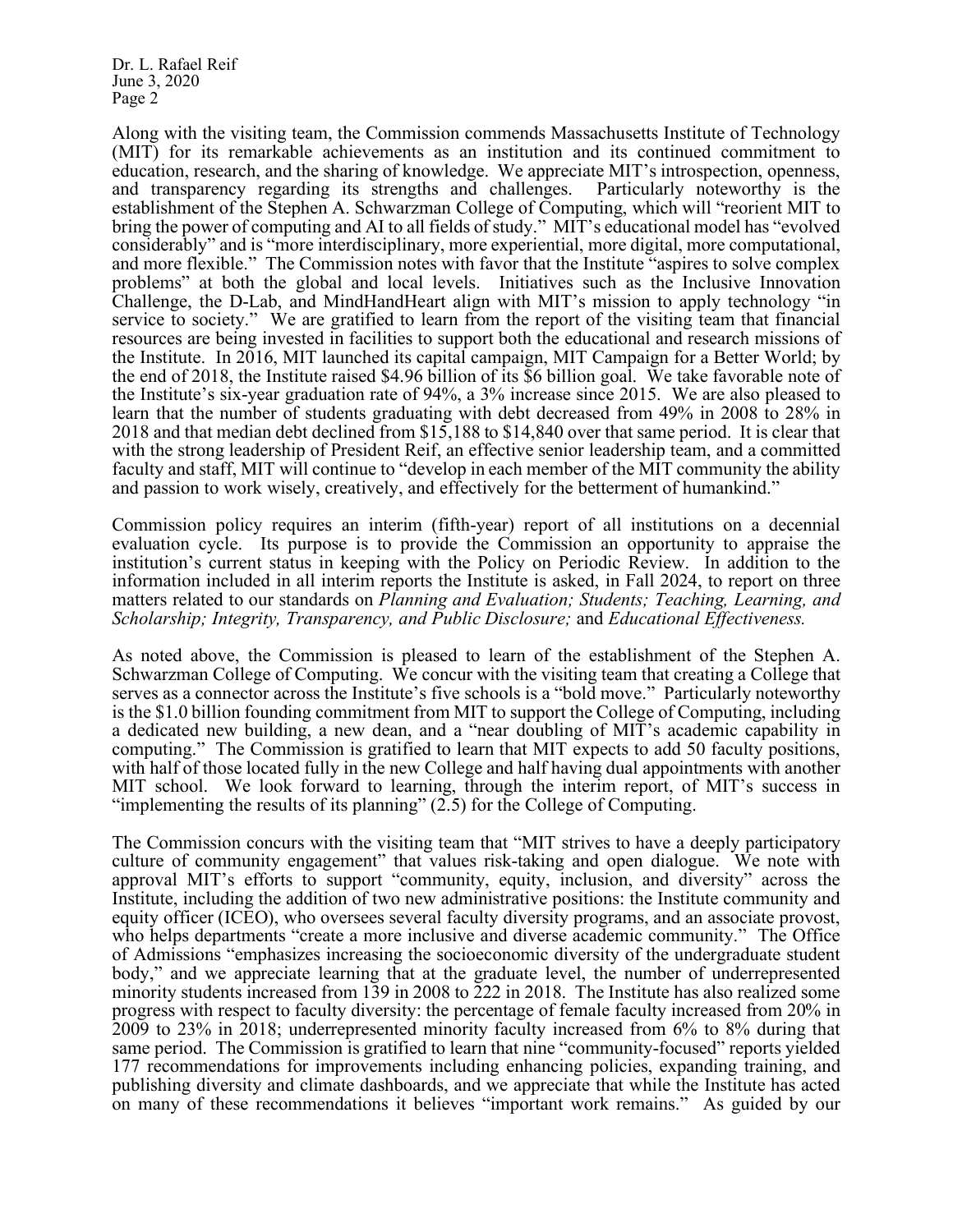Dr. L. Rafael Reif June 3, 2020 Page 3

standards on *Students; Teaching, Learning, and Scholarship;* and *Integrity, Transparency, and Public Disclosure,* the interim report will provide an opportunity for Massachusetts Institute of Technology to update the Commission on its success in further advancing its culture that values risk-taking and open dialogue and achieving its diversity, equity, and inclusion goals:

The institution addresses its own goals for the achievement of diversity among its students and provides a safe environment that fosters the intellectual and personal development of its students (*Students*, Statement of the Standard).

The composition of the faculty reflects the institution's mission, programs, and student body and is periodically reviewed (6.1).

The institution … fosters an inclusive atmosphere within the institutional community that respects and supports people of diverse characteristics and backgrounds (9.5).

The Commission appreciates that MIT departments and schools "develop, assess, and update their learning outcomes based on a range of data" and note that visiting committees play a "vital role" in promoting educational effectiveness. While MIT's Institutional Research Office created an online process to "collect and consolidate student learning outcomes and related assessment data" – a noteworthy accomplishment – we understand from the report of the visiting team that "there are not clear statements of learning outcomes for all programs." As MIT acknowledges, while it is "committed to measuring what and how students learn, the Institute does not approach subjectlevel assessment systematically." The Commission notes that the Institute has already taken several steps in this regard: the vice chancellor and director of the Teaching + Learning Lab will "begin a conversation with the provost and academic deans about improving how [MIT] measure[s] the effectiveness of an MIT education," outreach to individual school deans to support programmatic outcomes development is underway, and there are plans to develop learning outcomes for the General Institute Requirements. We therefore anticipate being apprised, in Fall 2024, of MIT's success in developing learning outcomes for all programs and assessing student learning, including the General Institute Requirements, as informed by our standard on *Educational Effectiveness:*

Assessment of learning is based on verifiable statements of what students are expected to gain, achieve, demonstrate, or know by the time they complete their academic program. The process of understanding what and how students are learning focuses on the course, competency, program, and institutional level. Assessment has the support of the institution's academic and institutional leadership and the systematic involvement of faculty and appropriate staff (8.3).

The scheduling of a comprehensive evaluation in Fall 2029 is consistent with Commission policy requiring each accredited institution to undergo a comprehensive evaluation at least once every ten years.

You will note that the Commission has specified no length or term of accreditation. Accreditation is a continuing relationship that is reconsidered when necessary. Thus, while the Commission has indicated the timing of the next comprehensive evaluation, the schedule should not be unduly emphasized because it is subject to change.

The Commission expressed appreciation for the self-study prepared by Massachusetts Institute of Technology and for the report submitted by the visiting team. The Commission also welcomed the opportunity to meet with you, Martin Schmidt, Provost, Cindy Barnhart, Chancellor, Aaron Weinberger, Special Advisor to the President, and Jean-Lou Chameau, team chair, during its deliberations.